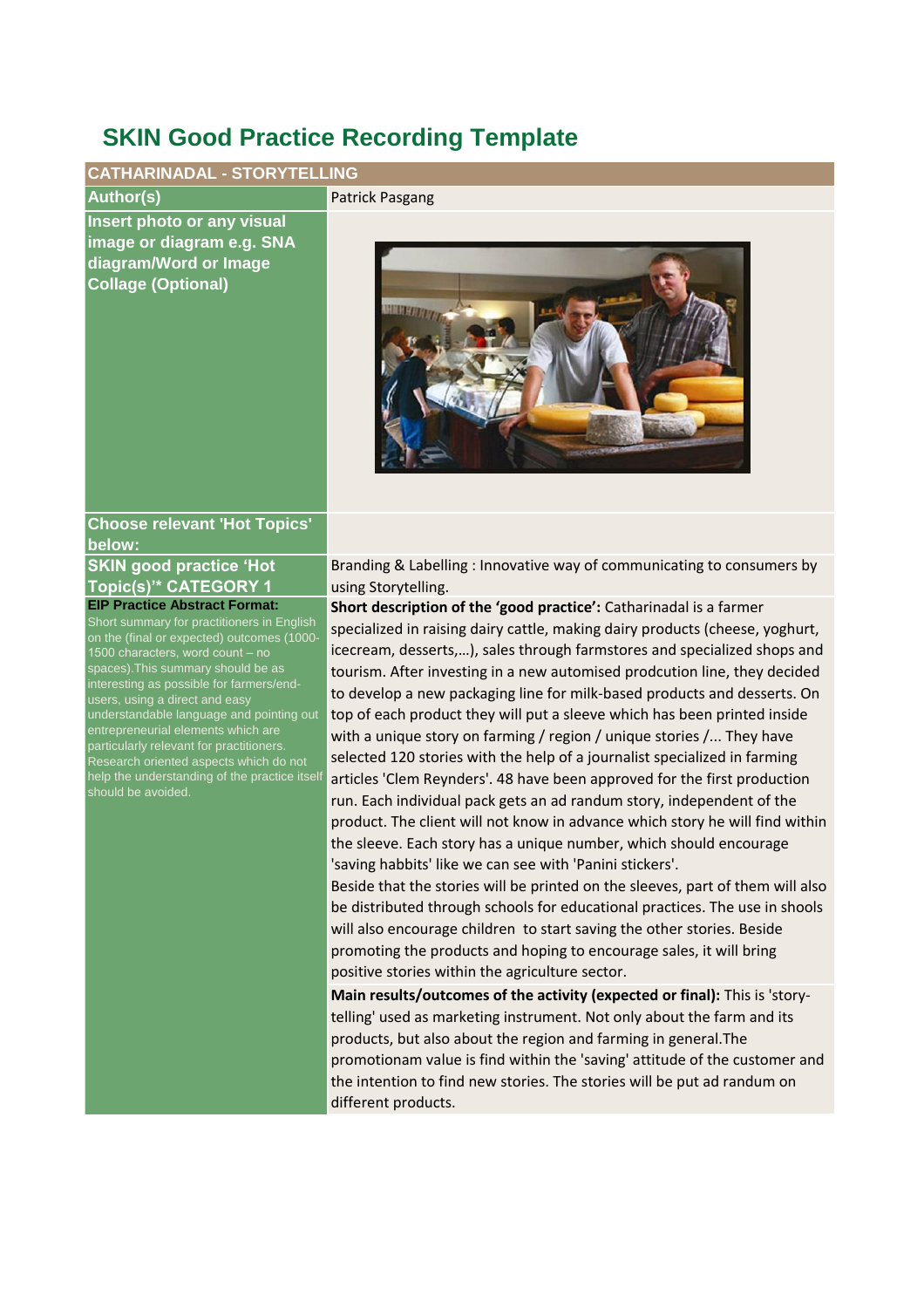**The main practical recommendation(s): what would be the main added value/benefit or opportunities to the end-user if the generated knowledge were implemented? How can the practitioner make use of the results?** Generate more sales of basic local dairy products by using 2 tools: story-telling and potential for savings.

**Further information/Reference:**

https://www.catharinadal.be/

**Short summary for practitioners in native language on the (final or expected) outcomes** (1000-1500 characters, word count – no spaces). This summary should be as interesting as possible for farmers/end-users, using a direct and easy understandable language and pointing out entrepreneurial elements which are particularly relevant for practitioners. Research oriented aspects which do not help the understanding of the practice itself should be avoided.

**Short description of the 'good practice': Catharinadal** is een landbouwbedrijf gespecialiseerd in opfok van melkvee, bereiding van zuivelproducten (kaas, yoghurt, ijs, desserten,…), verkoop via Korte Keten (eigen hoevewinkel, voedselteams & Puur Limburg) en hoevetoerisme. Na automatisatie in de productie van melkproducten is gekozen voor de ontwikkeling van een nieuwe verpakkingslijn. Bovenop elke pot yoghurt komt een kartonnen sleeve te zitten die telkens aan de binnenzijde bedrukt is met een kort uniek verhaal rond de 'boerenstiel' en/of de regio Achel/Hamont – provincie Limburg. Er zijn momenteel 120 verhalen geselecteerd, in samenwerking met landbouw journalist Clem Reynders. 48 hiervan zijn geselecteerd voor de eerste oplage. Ook verhalen over collegaboeren komen aan bod. Elke pot krijgt een ad-random verhaal onafhankelijk van de smaak. De klant weet dus niet vooraf welk verhaal hij gaat ontdekken. Elk verhaal krijgt ook een uniek nummer, om alzo mogelijke' verzamelen van' te stimuleren (net zoals Panini stickers). Naast dat mensen de verhalen kunnen lezen bij het ontbijt/nuttigen van de yoghurt zal ook bekeken worden om deze te verdelen via de scholen in het kader van onderwijs – educatie rond landbouw en regio. Het gebruik van deze verhalen in de klas zal ook de zoektocht naar deze op de potten (onrechtstreeks) verhogen. De verhalen gaan steeds over de streek, de landbouw in het algemeen, gemeente, de 'landbouwstiel',… De familie Boonen wil deze een educatieve meerwaarde geven en de landbouw in het algemeen terug in een beter daglicht brengen door korte verhalen te brengen.

#### **Main results/outcomes of the activity (expected or final):**

Het is storytelling in de ware zin van het woord. Niet in eerste instantie over het bedrijf zelf maar de brede regio/landbouw. De promotionele waarde zit hem in het ontdekken van een nieuw verhaal en het mogelijks verzamelen van de ganse reeks.

De sleeves worden aangebracht op verse yoghurt (natuur & smaken) en verse kaas (natuur en smaken). In de toekomst kunnen ook andere desserten toegevoegd worden.

**The main practical recommendation(s): what would be the main added value/benefit or opportunities to the end-user if the generated knowledge were implemented? How can the practitioner make use of the results?** Genereren van meerverkoop op lokale basisproducten door gebruik te maken van 2 tools : 'story-telling en verzamelpotentialiteit'.

**Further information/Reference:**

https://www.catharinadal.be/